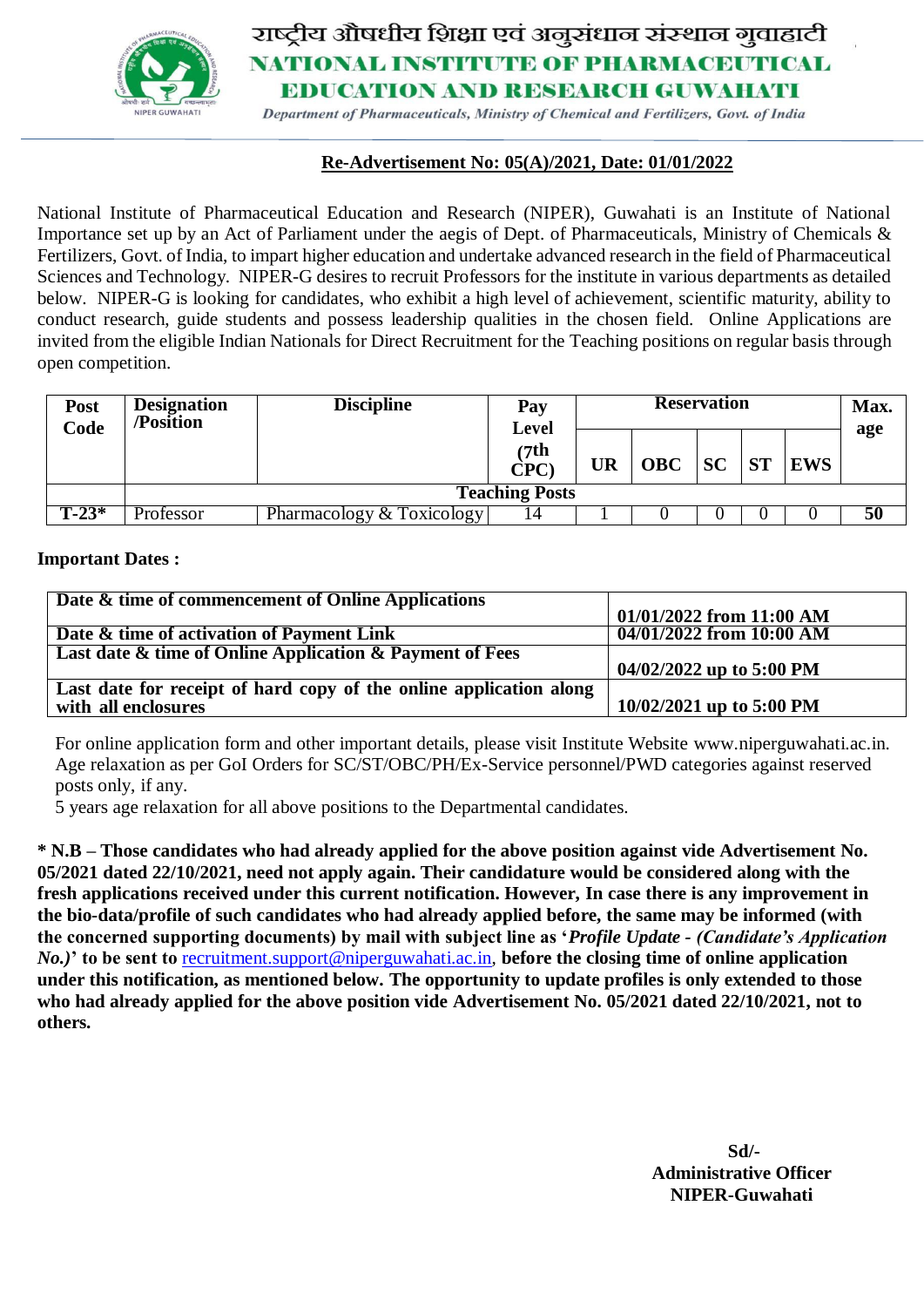

# राष्ट्रीय औषधीय शिक्षा एवं अनुसंधान संस्थान गुवाहाटी NATIONAL INSTITUTE OF PHARMACEUTICAL **BDUCATION AND RESEARCH GUWAHATI**

Department of Pharmaceuticals, Ministry of Chemical and Fertilizers, Govt. of India

#### **Advertisement No 05(A)/2021 dated 01.01.2022**

National Institute of Pharmaceutical Education and Research (NIPER), Guwahati is an Institute of National Importance set up by an Act of Parliament under the aegis of Dept. of Pharmaceuticals, Ministry of Chemicals & Fertilizers, Govt. of India, to impart higher education and undertake advanced research in the field of Pharmaceutical Sciences and Technology. NIPER-G desires to recruit Professors for the institute in various departments as detailed below. NIPER-G is looking for candidates, who exhibit a high level of achievement, scientific maturity, ability to conduct research, guide students and possess leadership qualities in the chosen field. Online Applications are invited from the eligible Indian Nationals for Direct Recruitment for the Teaching posts on regular basis through open competition.

| <b>Designation</b>   |      | Number of                 | <b>Essential and Desirable Qualifications</b>                                                                                                                      |
|----------------------|------|---------------------------|--------------------------------------------------------------------------------------------------------------------------------------------------------------------|
| (Department) and pay |      | Positions/reservation/Max |                                                                                                                                                                    |
| <b>Matrix</b>        |      | age limit                 |                                                                                                                                                                    |
| Professor            |      | One/UR/ 50 Years          | <b>Essential:</b>                                                                                                                                                  |
| (Pharmacology)       | $\&$ |                           | Ph.D., in Pharmaceutical Sciences with First class or equivalent grade at the                                                                                      |
| Toxicology)          |      |                           | preceding degree (M.Pharm/MS/M.Tech/M.Sc.) in the Pharmacology & Toxicology,                                                                                       |
|                      |      |                           | Regulatory Toxicology, Biotechnology/Medical Biotechnology/Biomedical                                                                                              |
| Pay level 14         |      |                           | Sciences with a very good academic record throughout and at least 10 years of<br>Teaching/Research/Industrial experience with published works of high quality well |
|                      |      |                           | recognized and established reputation of having made conspicuous seminal                                                                                           |
|                      |      |                           | contribution to knowledge in Pharmaceutical and allied areas.                                                                                                      |
|                      |      |                           | Desirable:                                                                                                                                                         |
|                      |      |                           | Candidate should have leadership qualities in different areas of in vitro and in vivo                                                                              |
|                      |      |                           | pharmacology and toxicology. Also, the candidate should have scientific and                                                                                        |
|                      |      |                           | administrative leadership in handling / Supervising the centers of excellence / National                                                                           |
|                      |      |                           | Centers such as Central Animal House and drug Testing facility etc., Preference will be                                                                            |
|                      |      |                           | given to the candidates having demonstrable industry academia interaction                                                                                          |
|                      |      |                           | capabilities.                                                                                                                                                      |
|                      |      |                           | Candidates should have minimum of 4 years' experience at the level of Associate                                                                                    |
|                      |      |                           | Professor or equivalent who completed at least two EMR or Industry sponsored projects                                                                              |
|                      |      |                           | and adequate administrative experience to lead the Department and should have                                                                                      |
|                      |      |                           | conducted research in the above areas with translation potential. Candidates should                                                                                |
|                      |      |                           | have demonstrated leadership and adequate experience of independent research in the                                                                                |
|                      |      |                           | above specialization in terms of guiding master's and Ph. D students.                                                                                              |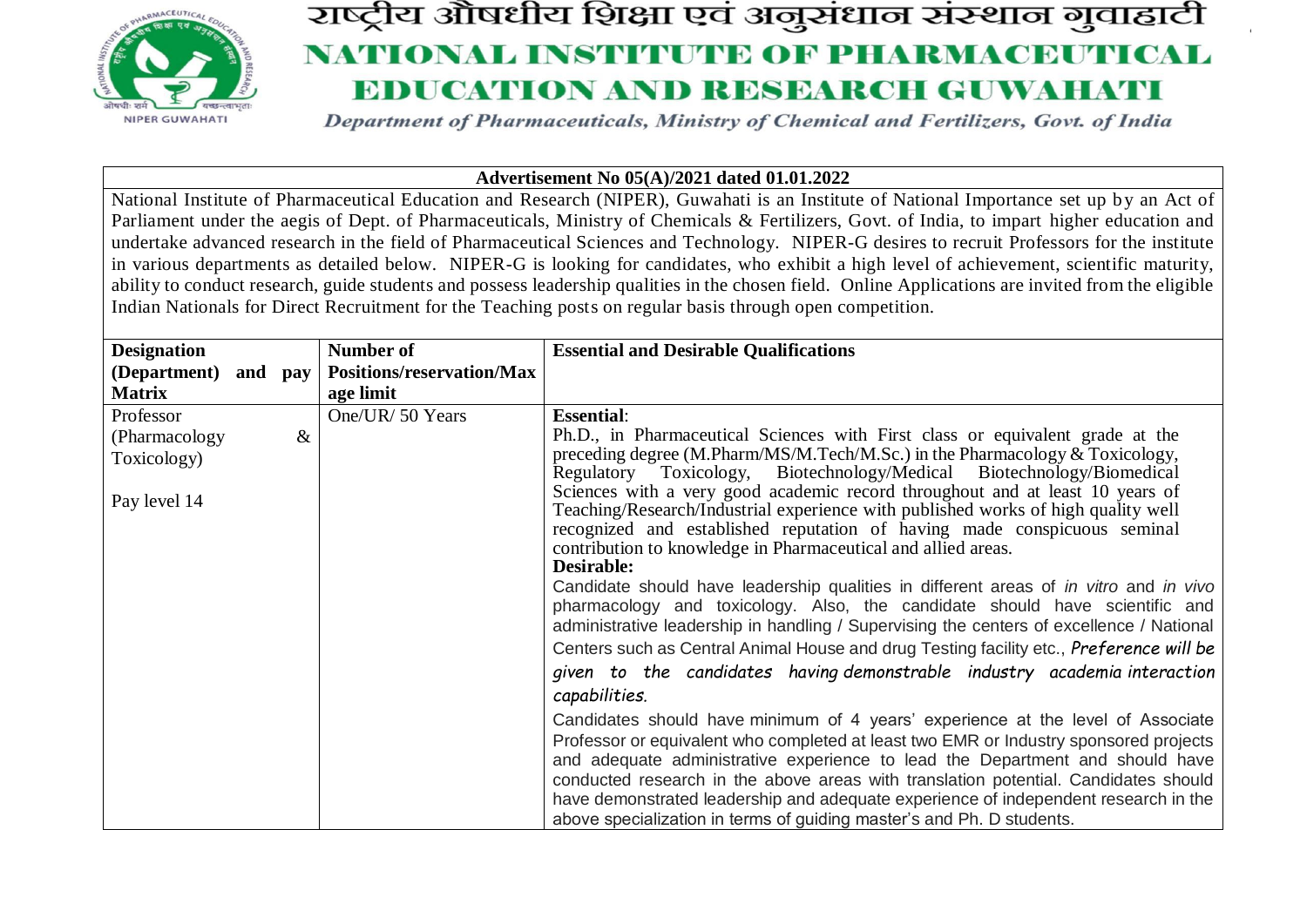#### **General Instruction and Terms & Conditions**

#### **1. . Eligibility, Age, Qualification & Experience**

- a) Pay-levels mentioned are of 7<sup>th</sup> Central Pay Commission.
- b) All qualifications acquired must be recognized in law.
- c) Qualifications and experience of candidates must be relevant to the position applied for.
- d) Age and experience requirements shall be reckoned as on the closing date of the advertisement. Experience gained after completion of post-graduation and after Ph.D. will be considered subject to provision of experience certificate.
- e) Mere fulfillment of qualifications and experience does not entitle a candidate to be short-listed. The Institute reserves the right to restrict the candidates to be called for the selection process to a reasonable number based on relevant criteria, higher than the minimum prescribed.
- f) The Institute reserves the right to act and take decisions as deemed fit, in all matters relating to (i) eligibility; (ii) acceptance or rejection of the application; (iii) incomplete or incorrect information (if any) furnished by the applicant; (iv)short listing and selection; (v) offer of appointment on regular or contract basis. No request or correspondence of any kind in this regard would be entertained.
- g) No vigilance or disciplinary case should have been contemplated, initiated, pending or taken against the candidate as on the date of submitting the applications. Such candidates would be ineligible and hence should not apply. If such a development arises after the candidate submits the application, the Institute must be promptly notified.
- h) The candidates should not have faced any action by any law enforcement agency and should not have been convicted by any Court of Law, either in India or abroad.

#### **2. Vacancies and Positions:**

- a) The Institute reserves the right not to fill any, some or all the advertised positions; or cancel the advertisement in whole or in part, without assigning any reason and without incurring any liability. The Institute also reserves the right to extend the closing date for receipt of applications; restrict, enlarge, modify or alter the requirements or recruitment process in whole or part, if such need arises, without issuing any further notice or assigning any reason thereof.
- b) Candidates meeting the eligibility criteria, but not found suitable in the selection process for the positions applied for may be offered positions at lower pay-level (or) on contract, if needed.
- c) Higher basic pay may be considered for deserving candidates i.e., of outstanding merit or exceptional record of performance.
- d) Appointments under Direct Recruitment are regular in nature with a probation period as per the norms of the Institute and the same shall be confirmed depending upon satisfactory performance of the incumbent.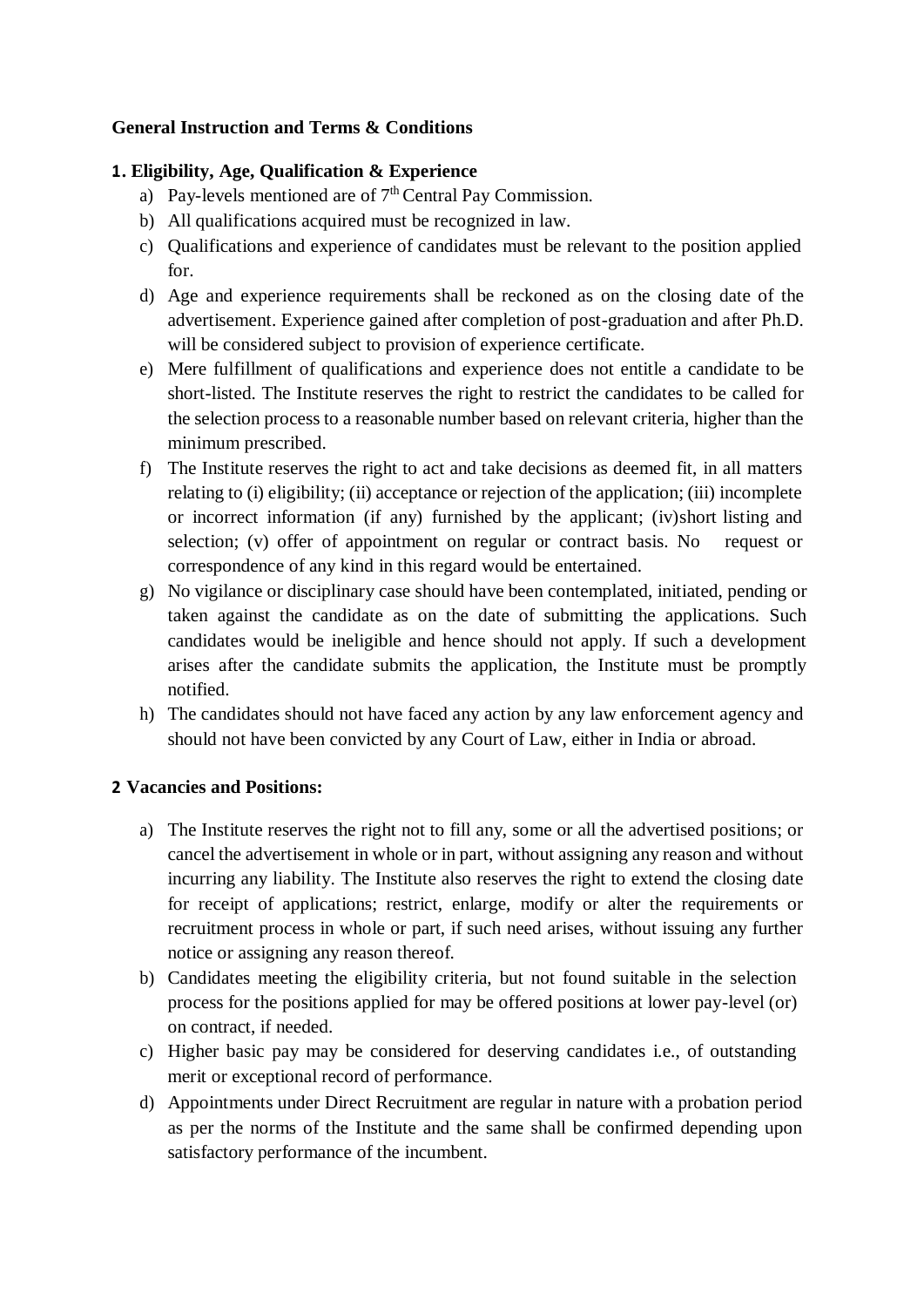#### **3. Disqualification:**

- a) If a candidate is found in eligible at any stage of recruitment process, he/she will be disqualified, his/her candidature will be canceled and if selected, the offer appointment may be canceled, withdrawn; or service terminated forthwith without any compensation and with no liability for the Institute, whatsoever. Suppressing any information (in whole or part) or submitting false or misleading information (in whole or part) may lead to similar penal action at any stage of recruitment.
- b) Applications which are not in prescribed form, filled incorrectly or incomplete may be rejected outright. No correspondence will be entertained in this regard.
- c) Issuance of letter (if any) for attending the selection process will not confer any right of appointment.
- d) In case of any inadvertent error in the process of selection which may be detected at any stage even after the issue of offer of appointment, the Institute reserves the right to withdraw, cancel, or modify any communication, offer or appointment made to the candidate, without incurring any liability whatsoever.
- e) Canvassing in any form will be a disqualification.

### **4. Other Terms & Conditions:**

- a) The Institute strives to have a workforce with gender balance and hence, female candidates are especially encouraged to apply.
- b) All recruitment shall be done on the recommendations of duly constituted Screening Committee and the Selection Committee.
- c) In all matters of recruitment such as screening, shortlisting, selection, fixation of salary etc., the interpretation and decision of the Competent (Appointing) Authority of the Institute shall be final and binding.
- d) Applicants called for Written Test/ Skill Test/ Interview shall not be entitled for payment of any TA/DA.
- e) Disputes (if any) shall be subject to the jurisdiction of competent courts of Guwahati.

#### **5. How to Apply**

Interested candidates are invited to apply using the prescribed format only, available on the website (www.niperguwahati.ac.in) from 11:00 AM on 31.12.2021 to 5:00 PM on 04. 02.2022.

a) Fee of Rs.1000/- (Rupees one thousand only) has to be paid through the link provided inside the portal. Once the fee is submitted through online, the candidates are requested to enter the reference number, payment date and amount in the NIPER Guwahati recruitment portal, without which, final submission will not be allowed. The fee once paid will not be refunded or adjusted under any circumstances. No fee is required for the candidates belonging to SC/ST, PwD category. Candidate after submission of Application and payment of fee, a PDF will be generated with the completed form and fees receipt. Applicants are required to take the print of the PDF application form and fee receipt, sign and send the same along with all self- attested *relevant supporting documents (Age Proof, All Essential Degree Certificates, Proper experience certificates including details of current employment\* , etc)* by post to NIPER-Guwahati within the prescribed date mentioned below.

**{ \* -** *Please don't send offer letters/joining letters/resignation notices - an experience certificate ought to have the Name of the person, designation/designations held at the organization, the*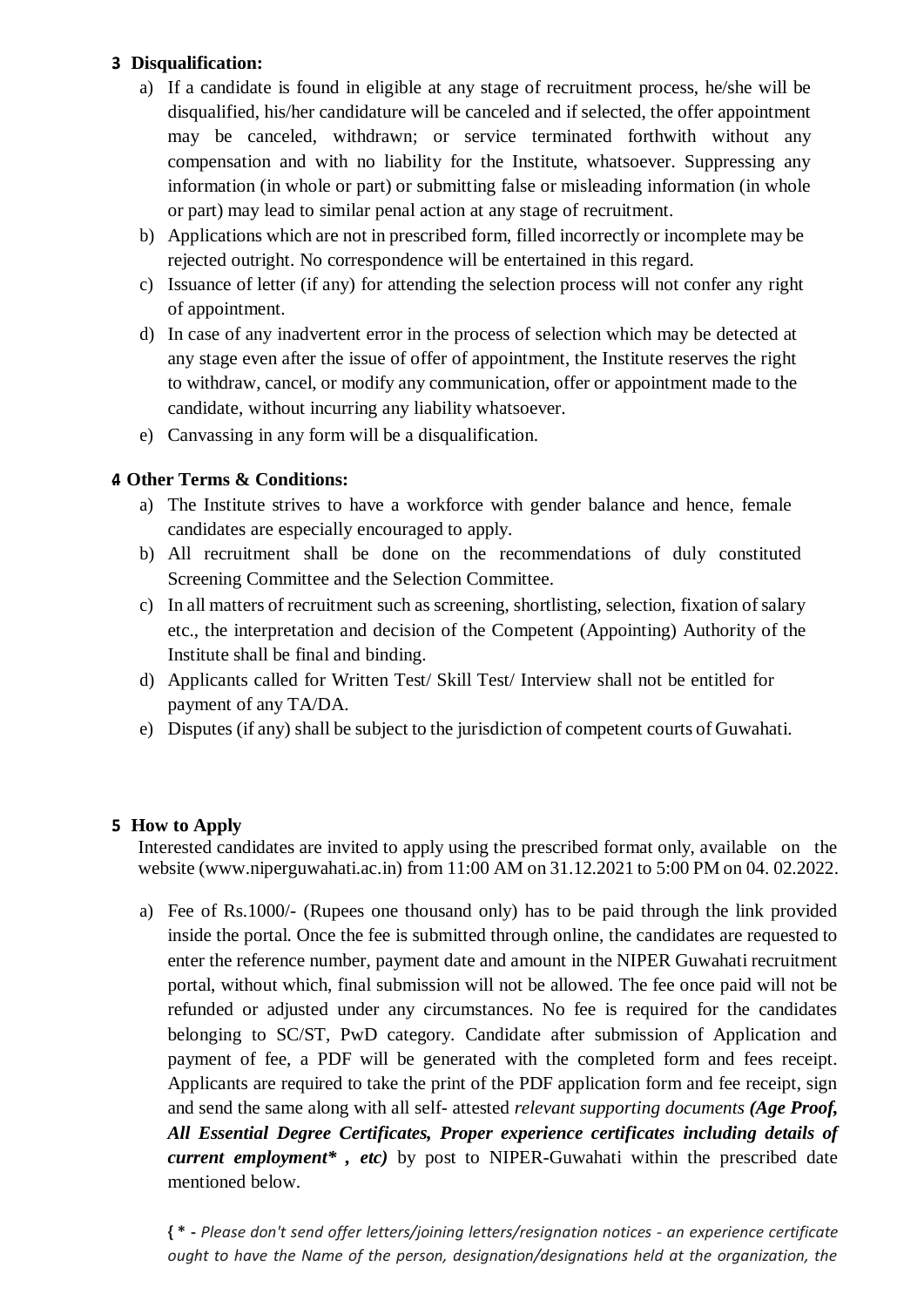*duration of engagement across each designation, job responsibilities (preferable), and the same is to be issued by a competent authority from the administration of the institute/organization* **}**

- b) Candidates employed in Government or Government Organizations (e.g., CFTIs, Autonomous Institutions, Universities etc.) must apply through proper channel; or produce a No Objection Certificate (NOC) at the time of interview; If selected, they must produce a Relieving Letter at the time of reporting for duty. Such candidates may send advance applications, but, if found eligible and shortlisted, they would be allowed take part in the selection process only if the application is received through proper channel and/or a No Objection Certificate is produced on or before the interview date.
- c) Candidates are advised to visit the website of NIPER Guwahati (www.niperguwahati.ac.in) regularly for updates. Amendments, corrigenda (if any), will be placed on the Institute website only.
- d) Applications must be accompanied by:
	- i. Statement of Purpose (maximum of 1000 Words)
	- ii. Your proposed contribution to the Institute (maximum of 1000 words)
	- iii. Your notable achievements in education and employment
	- iv. Awards, Rewards, Recognitions won and/or professional affiliations
	- v. Professional References relevant and not relatives (three) with Name, Designation, Organization, e-Mail ID, Mobile and Landline
	- vi. Category Certificate (if applicable) issued by competent authority, with validity as on the closing date of applications.
- e) Applications must be complete in all respects. Additional sheets as needed may be used and referenced suitably. All information furnished MUST be supported by documentary evidence. Incomplete, incorrect and sketchy applications are liable to be rejected.
- f) Except the documentation sought as above, no other certificate or documentation need be attached or provided, at the stage of submitting the application. Such proof would be sought later, ONLY from short-listed applicants.
- g) Completely filled-in application duly ink-signed along with documents mentioned above, should be sent by Speed Post or Courier to the address given below, ensuring it reaches the Institute latest by 10-02-2022 by 1700 hrs. It is reiterated that no other certificates or supporting documentation need be attached at this stage.

## **The Registrar i/c, National Institute of Pharmaceutical Education & Research (NIPER) Guwahati, Vill: SilaKatamur (Halagurisuk), P.O.: Changsari, Dist: Kamrup, Assam-India, 781101**

- h) The envelope containing the application form should be labelled as: **"APPLICATION FOR THE POST OF PROFESSOR ( P&T ) ADVERTISEMENT REF. NO. 05(A)/2021 DATED: 31/12/2021"**
- i) The institute will NOT be responsible for non-receipt of application (s) with in stipulated period due to any postal delay/ loss of application/ document sent in transit. Applications received after the last date and time will NOT be considered.